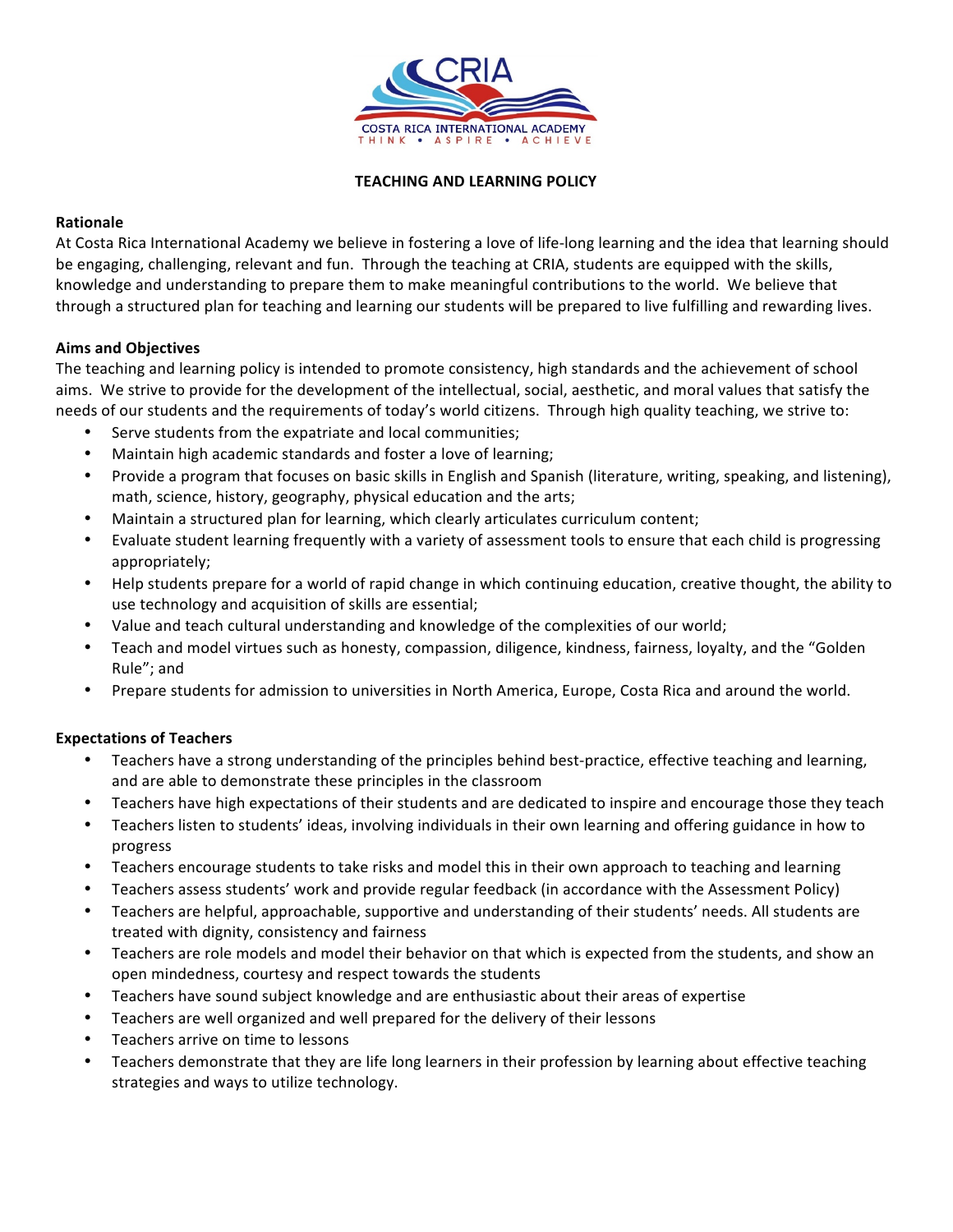## **Best Practice Teaching and Learning**

Best practice in the classroom is the aspiration for all teachers at CRIA. Effective learning takes place when students know:

- How to make good progress
- What they are achieving
- How to learn, including thinking and questioning skills and how they learn best
- How to work independently and collaboratively
- Skills needed to develop skills for inquiry, research, analysis and reflection
- Attitudes needed for the classroom and beyond, including mutual respect, interest, responsibility and positive response to challenge.

### **Good and Outstanding Lessons**

In an outstanding lesson the teaching is exemplary in a number of ways. Difficult ideas and/or skills are taught in an inspiring and highly effective way. Learners make good progress and enjoy learning. Teaching is stimulating, enthusiastic and challenging. Teachers know their subject thoroughly and know how to teach it and how students learn. They use assessment effectively to build on students' previous learning. Classroom relationships and behavior are good and students work both independently and collaboratively. Time is always used productively. Tasks and activities are demanding and are well matched to individual student's needs. Teaching resources are deployed effectively and form an integral part of teaching, reinforcing and supporting learning in a very effective way. The teacher's management of difficult behavior and challenging moments is intelligent, perceptive and constructive.

Teaching methods are effectively related to the lesson objectives and the needs of learners. Teaching resources are well deployed and good use is made of time. Assessment of learners' work is regular and consistent and makes a good contribution to their progress.

Best practice teaching will evidence:

- Clear planning
- Assessment for Learning (AFL)
- Different teaching strategies
- Effective classroom management
- Monitored progress
- Pace and challenge
- Productive classroom relationships
- Regular evaluation and review
- Relevant homework tasks set (where appropriate)
- Stimulating environment

### **How the Policy is Implemented**

### **a. Planning: long and medium term**

Long and medium-term curricular planning, with the Virginia Standards of Learning (SOL) at its core, is aligned with CRIA's aspirations and expectations. Teachers utilize the standards in aspects of planning, teaching and assessing students' learning.

### **b. Lesson Planning**

With the school's teaching and learning abstract in mind, teachers plan their lessons around progressively sequenced learning activities which typically will have a connection to prior and/or forthcoming learning. This connection may be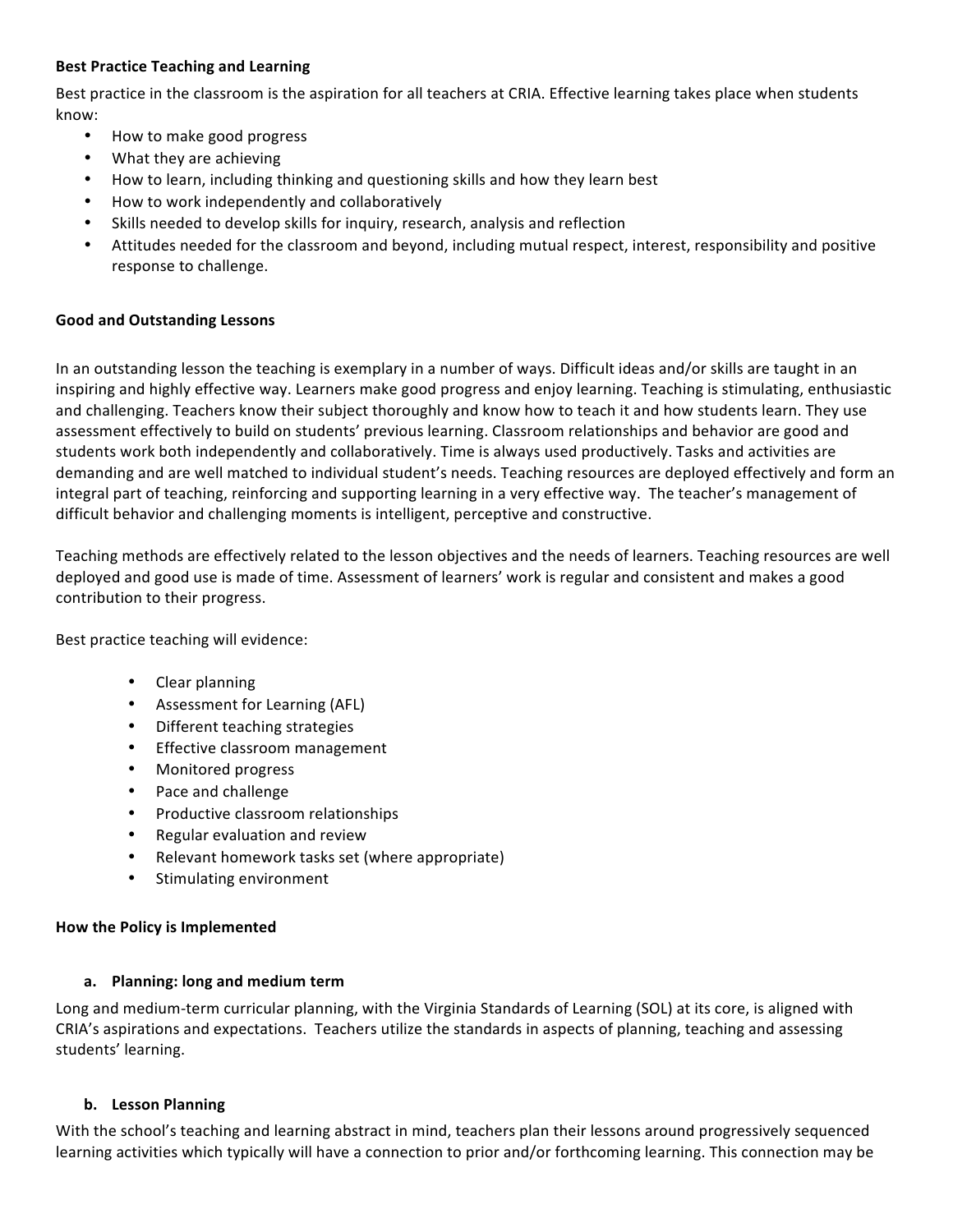suggested through the selection of starter activity, relevant related activities and a plenary where learning is drawn together.

When planning a lesson, faculty consider the following intentions:

- To get the lessons off to a good start
- To set realistic and progressive Learning Objectives for the students, based on the course's published curriculum.
- To select and organise suitable **resources**
- To check **student understanding**
- To differentiate for the individual needs of students
- **To stage** and **pace** a lesson
- To bring the lesson to a close with a **plenary**

## **c. Introduction/Starter Activities**

Starter activities ensure that the lesson is introduced clearly, sharing the intended Learning Objectives (LOs) and success criteria with the students. Starter activities are devised to relate to prior learning and to link with the main activities of the lesson and success criteria.

### **d. Learning Objectives**

Learning Objectives will indicate what students should know or be able to do by the end of the lesson, to include knowledge, skills and/or interpretation. LOs are an intended result of instruction rather than the process of instruction itself, and will support the overarching goal of the unit or course (the wider context).

LOs are simple, unambiguous and clearly focused as a guide to learning. The purpose of a LO is not to restrict spontaneity or constrain the vision of education but to ensure that learning is focused clearly enough so that both students and teacher know what is going on.

LOs should be communicated to students at the start of the lesson by having the LO visible to students on the board, a handout, ppt, etc.

Students should be encouraged to engage with the LOs: They should know what it is they are aiming to achieve, the benefit of achieving it, how the gains will fit into the bigger picture of their learning and how they will know they have achieved the objective.

### **e. Teaching and Learning Strategies**

The range of teaching and learning styles and strategies used at the school is extensive and caters for the varying needs, abilities and aptitudes of our diverse student body.

The strategies include the following (non-exhaustive) list:

- Collaborative tasks
- Identifying similarities and differences
- Summarizing and note taking
- Reinforcing effort and providing recognition
- Consideration and practice
- Non-linguistic representations
- Generating and testing hypotheses
- Use of advance organizers
- Demonstration
- Discussion and debate
- Inquiry and enquiry
- Extended writing
- Independent learning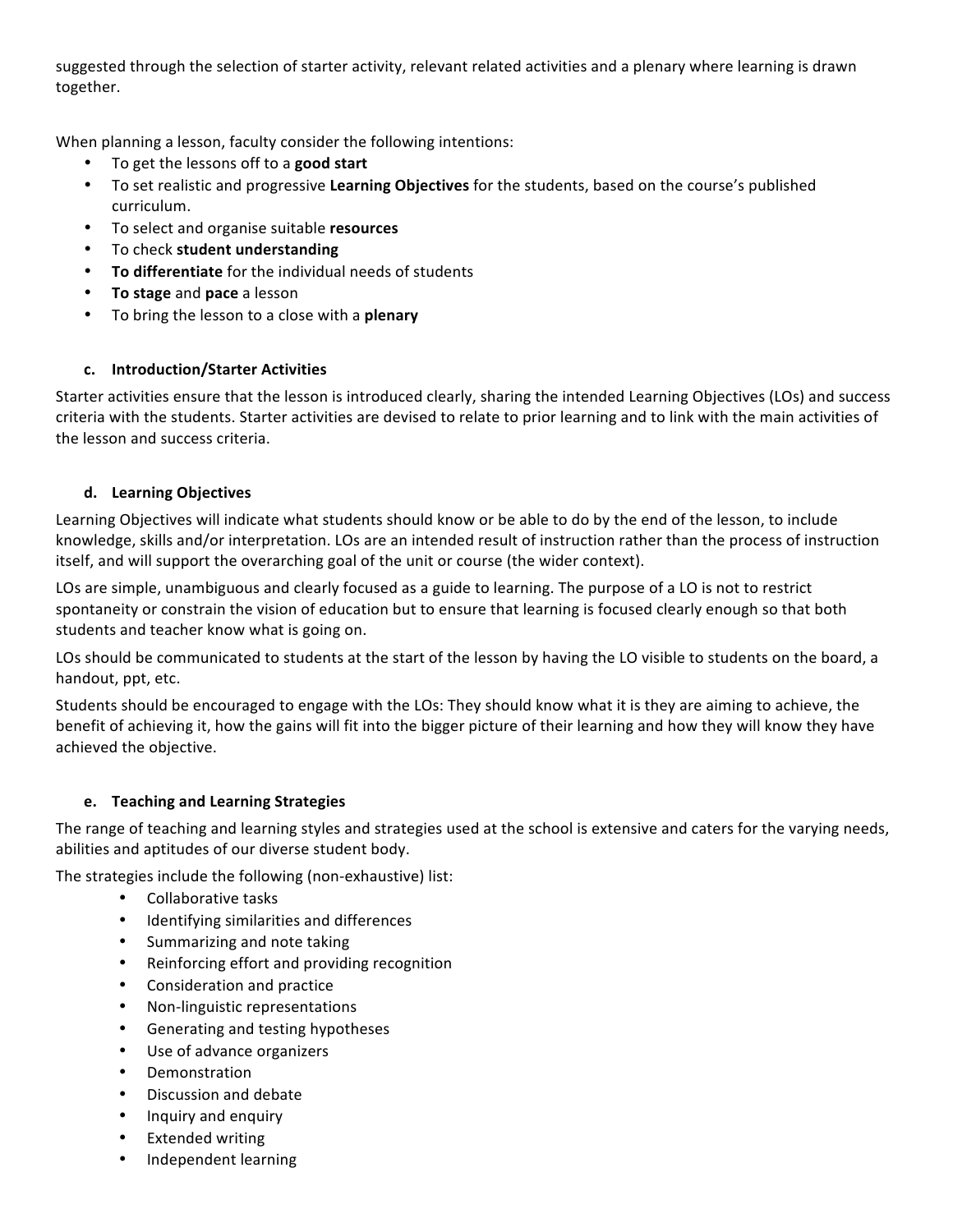- Direct instruction
- Investigation
- Listening
- Making judgments
- Modelling
- Observation
- Oral and written feedback
- Peer and self-assessment
- Problem solving
- Questioning
- **Research**
- Revision and consolidation
- Use of ICT

# **f. Differentiation**

This is a pivotal structural element of lessons to enable all students to benefit from a classroom experience. Teachers should deploy a variety of means to differentiate ex) flexible and ability grouping, seating plans, adapted resources, questioning and assessment. There is organizational differentiation, additionally, in that students are 'set' in certain subjects.

Teachers plan their lesson with consideration of the learning needs of the students. With this in mind, tasks will be varied.

Students can be seated according to a seating plan aimed at maximizing progress. Learning Support and ELL students are also suitably placed in class, where appropriate, to maximize progress.

# **g. Inclusion: Learning Support and ELL**

The school makes every effort to ensure that all students can access the curriculum as fully as possible, with their individual needs met, allowing them to work towards their full potential. We also expect very able students to be challenged, yet assessed based on the standards of learning appropriate for each course, as defined through the VA SoLs and/or a student's IEP.

# **h. Plenary**

The plenary returns to the objectives of the lesson and can refer to success criteria. Strategies of assessment, to include feedback/peer and self-assessment/extension activity, may be appropriate to ensure that learning has been effective. Students' achievement against success criteria will inform planning of the subsequent lesson or lesson sequence.

# **i.** Assessment and Marking

See also full Assessment and Marking Policy.

Assessment procedures expect that all work assessed for the purposes of reporting must use the published VA SoLs criteria. 

- The criteria are communicated to students in a form appropriate to each grade level.
- Guidance specific to particular tasks is used to give students clear information about strategies for achievement. The use of exemplars is encouraged.
- Teachers should aim for a reliable and valid assessment of the students' work against each criterion. The number and type of assessment tasks required to achieve this should form part of the school assessment policy.